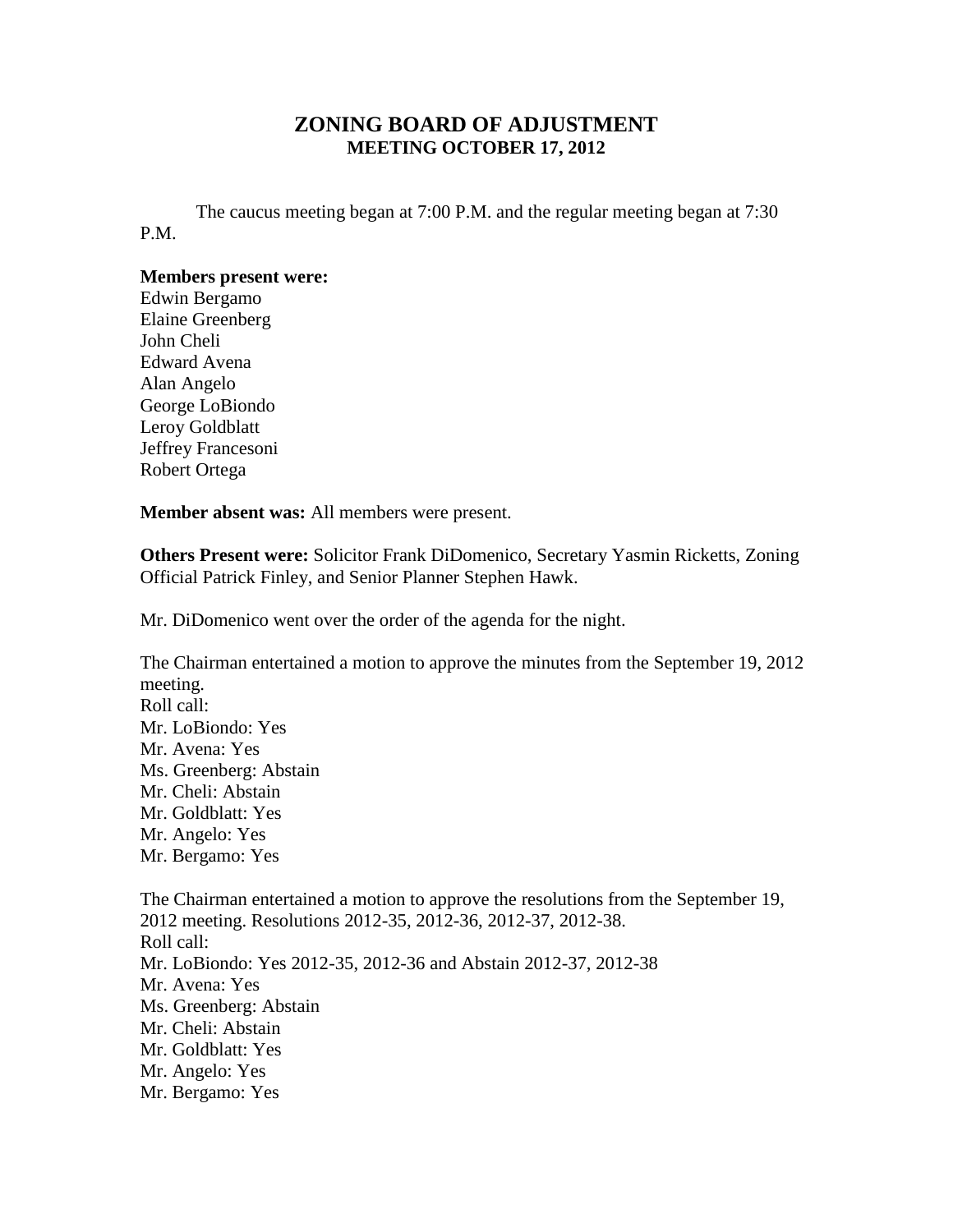Applicant- **Keith and Janet Repp,** 401 W. Doren Terrace, Block 3510, Lot 17, Zone R-3. Mr. Repp testified on his own behalf. His family had a house fire on March 8, 2012. He wants to rebuild maintaining the existing footprint and adding an addition. Zoning has changed since the home was originally constructed. They need a 15' setback. This is for their personal residential use.

Chairman entertained a motion to close the public hearing. Roll call: Mr. LoBiondo: Yes Mr. Avena: Yes Ms. Greenberg: Yes Mr. Cheli: Yes Mr. Goldblatt: Yes Mr. Angelo: Yes Mr. Bergamo: Yes

Mr. Goldblatt made a motion to approve the application. Roll call: Mr. LoBiondo: Yes Mr. Avena: Yes Ms. Greenberg: Yes Mr. Cheli: Yes Mr. Goldblatt: Yes Mr. Angelo: Yes Mr. Bergamo: Yes

Application was **granted**.

Applicant- **Fernanda Kaspar,** 2135 E. Landis Avenue, Block 4401, Lot 5, Zone R-4. Mr. Goldblatt and Ms. Greenberg excused themselves from the application. Mr. DiDomenico explained that the board approved 2012-23 for four residential units. The approval required a floor plan to be submitted and approved by the board. That resolution permitted one residential unit in the main home, and three additional residential units in the annex. Ms. Kaspar submitted a floor plan of the four units, and had Nicholas Marino, Professional Engineer explain the layout.

Mr. Marino explained that they were looking to reduce the site down to four living units. Unit #1 will take up part of first floor, and take up the entire second floor area. The second floor will have a single door in the hallway removed, and enlarge an existing small opening with french doors. The old door connecting the dining room and kitchen has been covered and will be reopened. There will be a total of four bedrooms with three on the second floor and one on the first floor. In unit #2, currently there are two separate apartments, they will remove a good portion of the walls that are common to both places and convert it into one unit. There will create a utility closet with a service panel for that unit. Unit #3 is in the rear, and it will remain unchanged. Unit #4 will be the remainder of the existing house.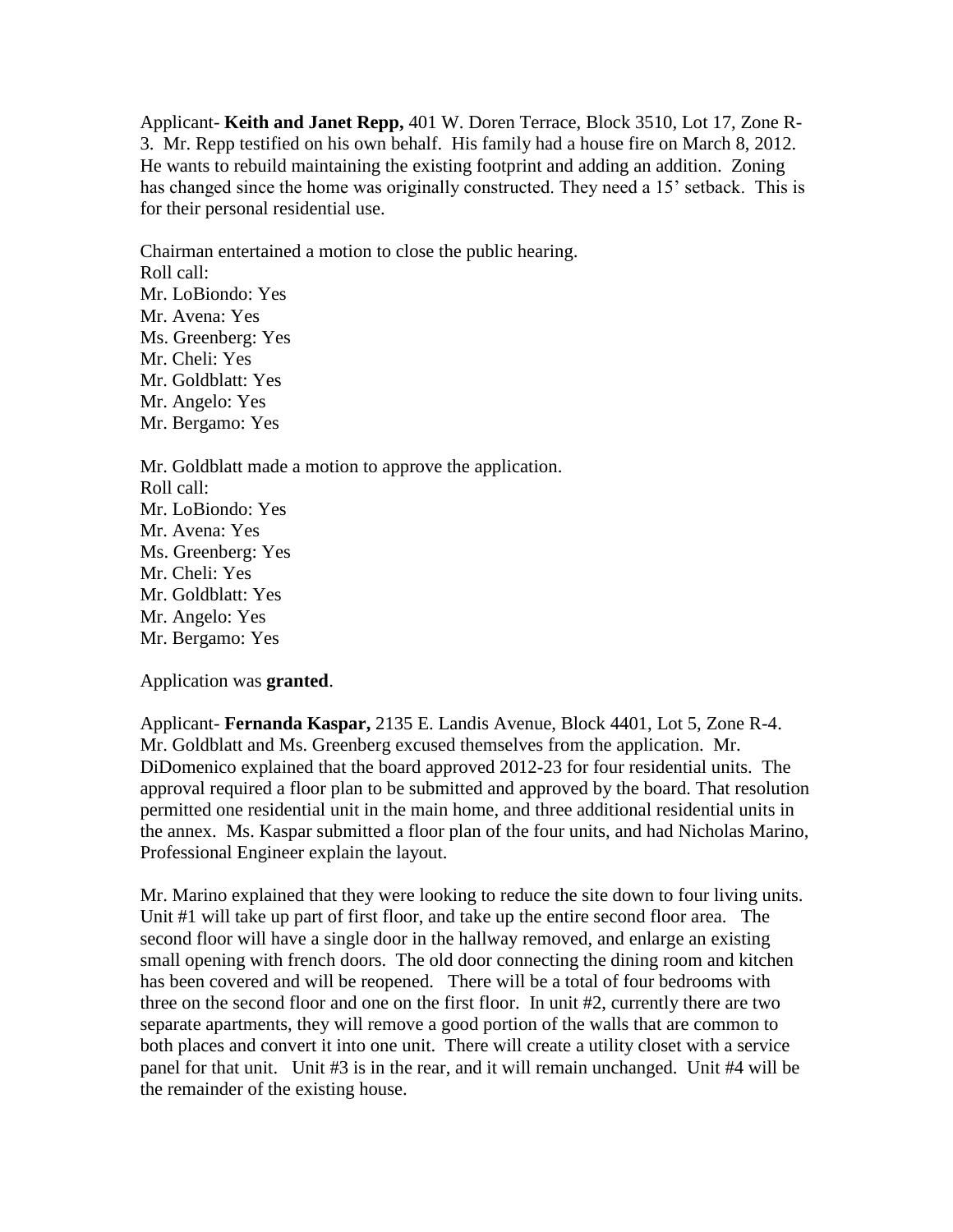Mr. Bergamo wanted to know about the common areas.

Mr. Marino explained that the common area will have passage ways leading to a washer, dryer, and a freezer. It will be open to all three units.

Mr. DiDomenico wanted clarification of bedrooms to units #2, #3, and the main house.

Mr. Marino explained that unit #2 will have one bedroom. Unit #3 has one bedroom. The main home has four bedrooms. All the units will have exterior entrances.

Mr. Finley wanted to know if the four bedrooms in the main house included the maid's quarters.

Ms. Kaspar explained that there are five bedrooms including the maid's quarters.

Mr. DiDomenico explained that the bungalow has to be demolished.

Mr. Bergamo explained that this is a much better arrangement. The room in the lower level is large enough to be an apartment in unit #1.

Mr. Finley explained that the bedroom on the lower level in unit #1 does not fit well. It was a professional office. A person will exit the second floor to what used to be the exterior of the house, and back into house to get to the lower level suite. The rest of it is a good layout. The bedroom in the lower level is not really needed because the bedrooms in the upper level are large.

Ms. Kaspar explained that she could include that suite into the main house.

Mr. DiDomenico explained that the first floor portion of unit #1 will become a part of the main house.

Mr. Finley explained it could become a home office.

Mr. DiDomenico explained that unit #1 will now have three bedrooms, and that fourth room will become an office in the main house.

Robert Odorizzi, member from the audience testified. The board addressed his concerns putting the office back with the main house, and he is satisfied with the floor plans.

Chairman entertained a motion to close the public hearing. Roll call: Mr. LoBiondo: Yes Mr. Avena: Yes Mr. Francesconi: Yes Mr. Cheli: Yes Mr. Ortega: Yes